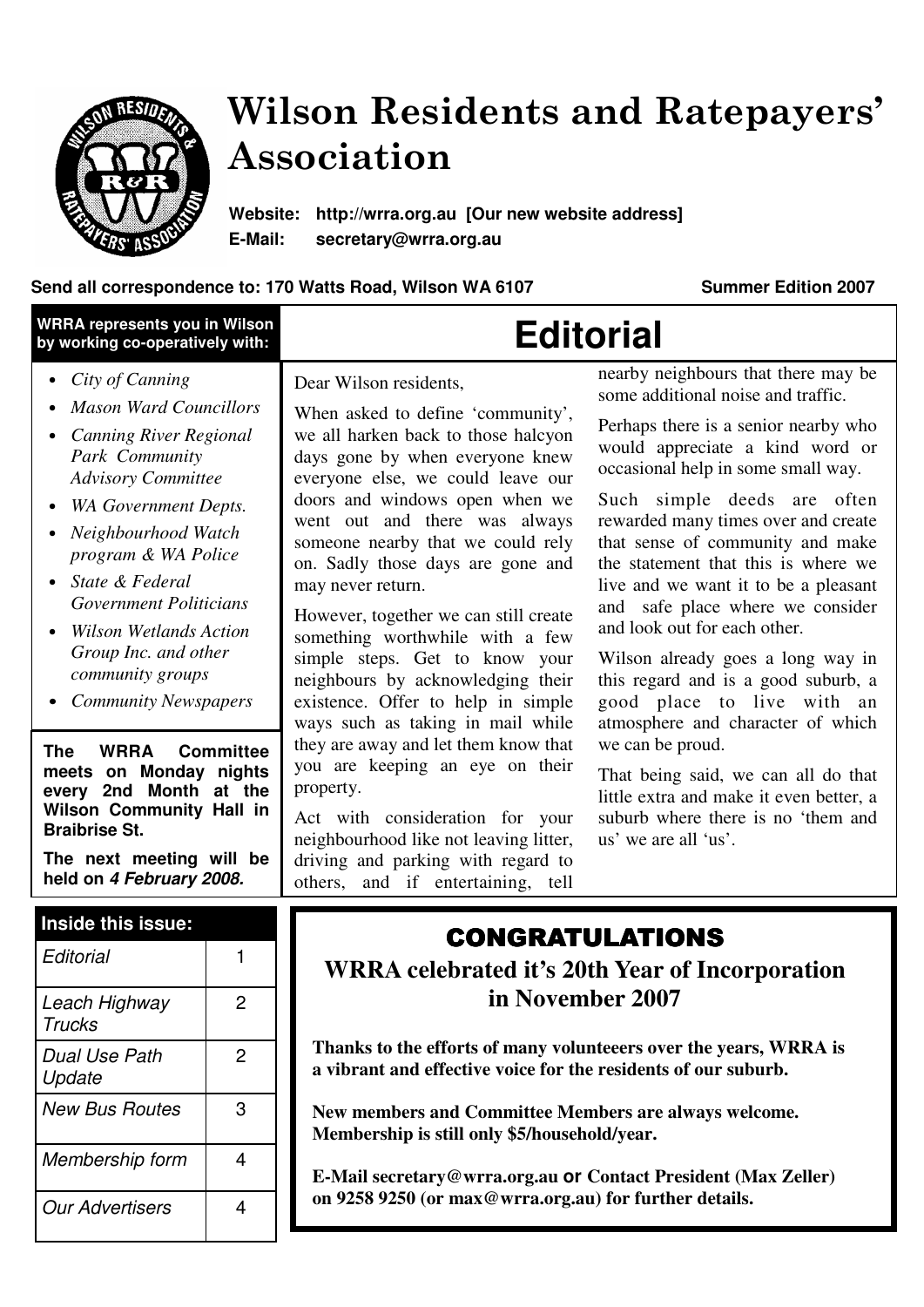### HEAVY TRUCK BAN ON LEACH HIGHWAY By Kelly Faulkner

Wilson residents expecting the ban of heavy trucks on Leach Highway from 1 October 2007 would have been disappointed to hear that the bans were postponed due to delays to the Perth-Mandurah Railway.

The Government has promised to restrict all large vehicles requiring Main Roads permits, as well as any semi-trailers and B-doubles over 12.5m long, from using Leach Highway between Kwinana Freeway and Albany Highway. Note that only these types of trucks will be restricted.

On 26 September 2007, Hon Adele Farina told Parliament that the commencement of restrictions were conditional on the completion of the `Southern Suburbs Railway, as the rail project is expected to reduce the number of vehicles travelling on Kwinana Freeway. This would provide additional capacity for the extra trucks that will be using the

Freeway between Roe Highway and Leach Highway. The Government now intends to introduce the restrictions 2 to 3 months after the completion of the rail project, to allow traffic patterns on the Freeway to settle.

The truck restrictions are expected to commence in the first quarter of 2008 but no actual start date could be provided. Rail services along the Perth-Mandurah line are scheduled to start on 23 December.

WRRA has raised concerns about the delays with Ben Wyatt MLA.

Residents interested in finding out more about the restrictions can contact the Public Affairs Coordinator at Main Roads WA on 93118450.

## **DUAL USE PATH UPDATE** By Geoff Rees

The Department of Environment and Conservation (DEC) is currently undertaking the planning for a new dual use path between Fern Road and Watts Road in Canning River Regional Park (CRRP).

The path is consistent with a gazetted amendment to the Canning River

R e g i o n a l P a r k Management Plan, which identified the potential need to upgrade access in the area due to increased recreational demand. The path will provide improved access for visitors to the area.

Initial planning and surveying has been completed, and the project has been discussed with and agreed to by the CRRP Community Advisory Committee.

DEC will soon be seeking approval for the works from the Swan River Trust.

The construction of the path is scheduled to occur next financial year.

The route recommended by the CRRP Community Advisory Committee is shown on the map below. The jagged line is the gazetted CRRP boundary.



Thanks to Jacinta Overman (DEC) for providing the information for this article.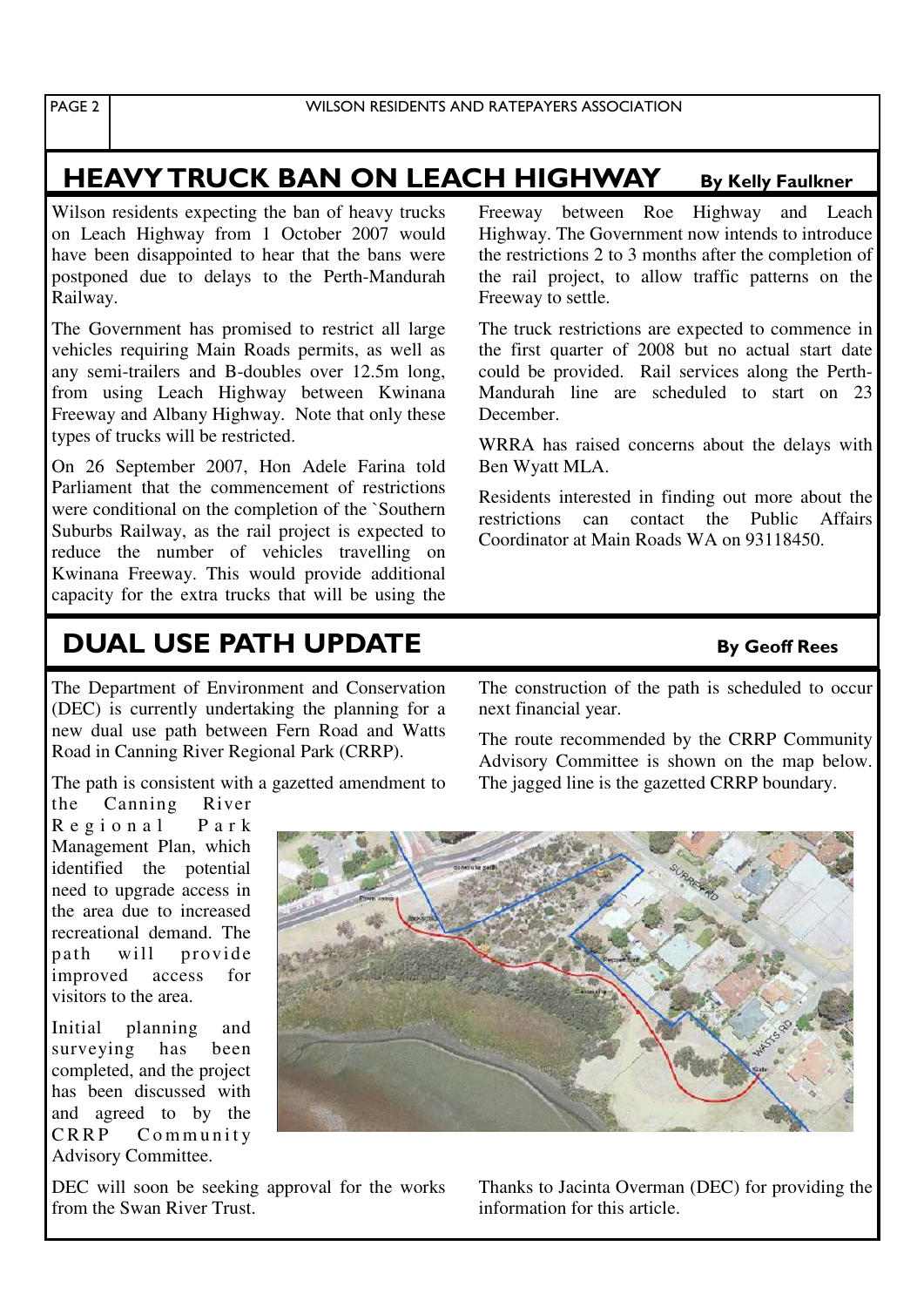### NEW BUS ROUTES FOR WILSON (FINALLY) By Max Zeller

*WRRA has successfully lobbied the State Government (on behalf of its members) to provide new bus routes from Wilson to the Canning Train Station (via Carousel) and the New Bullcreek Train Station with connections to the City .* 

*We are very pleased with the proposed changes (which are long overdue) as they will directly benefit many Wilson residents and their families for years to come.* 

Below is a summary of the new bus routes, which will be introduced when the Southern Railway Services commence:

**1. New Route 509 Bull Creek Station to Cannington Station** *via High Rd, Fern Rd & Albany Hwy. [*Replaces parts of OLD ROUTE 877]

*From Bull Creek Station, via Leach Hwy, High Rd, Riley Rd, Riverton Dr East, Tribute St East, Marjorie Av, Barbican St East / Fern Rd, Bungaree Rd, Leach Hwy, Manning Rd, Albany Hwy, Cecil Av, to Cannington Station.*

**2. New Route 179 Esplanade Busport to Bull Creek Station** *via High Rd, Fern Rd & Albany Hwy.* [Replaces part of OLD ROUTE 174]

Services to be co-ordinated with proposed timetable changes to Routes 170, 176 & 177.

*From Esplanade Busport, Mill St, St Georges Tce / Adelaide Tce / Causeway to Victoria Park Transfer Station / Shepperton Rd, Asquith St, Albany Hwy, Basinghall St, Berwick St / Chapman Rd, Walpole St, Dumond St, Manning Rd, Braibrise Rd, Armstrong Rd, Bungaree Rd, Fern Rd / Barbican St East, Marjorie Av, Tribute St East, Riverton Dr East, Riley Rd, High Rd, Leach Hwy, to Bull Creek Station.*

#### 3. **Modified Route 170 Esplanade Busport to Bull Creek Station** *via Leach Hwy & Manning Rd*

From Esplanade Busport to Bungaree Road (as per Route 179) then Leach Hwy, Tudor Av North, Corbel St, Modillion Av North / Tribute St West, Beatrice St, Corinthian Rd West, Fifth Av, Central Rd, Third Av, Wilber St, First Av, Bullcreek Rd, Webb St, Leach Hwy, to Bull Creek Station.

#### **[Not shown on map]**

#### 4. **The following Wilson routes will be withdrawn:**

- a. Route 174 Esplanade Busport to Canning Vale (replaced in part by New Route 179)
- b. Route 555 Curtin University Bus Station to Booragoon Bus Station (replaced by New Routes 100 & 101)

#### **I'd like to publicly thank Ben Wyatt for his support on this important issue.**